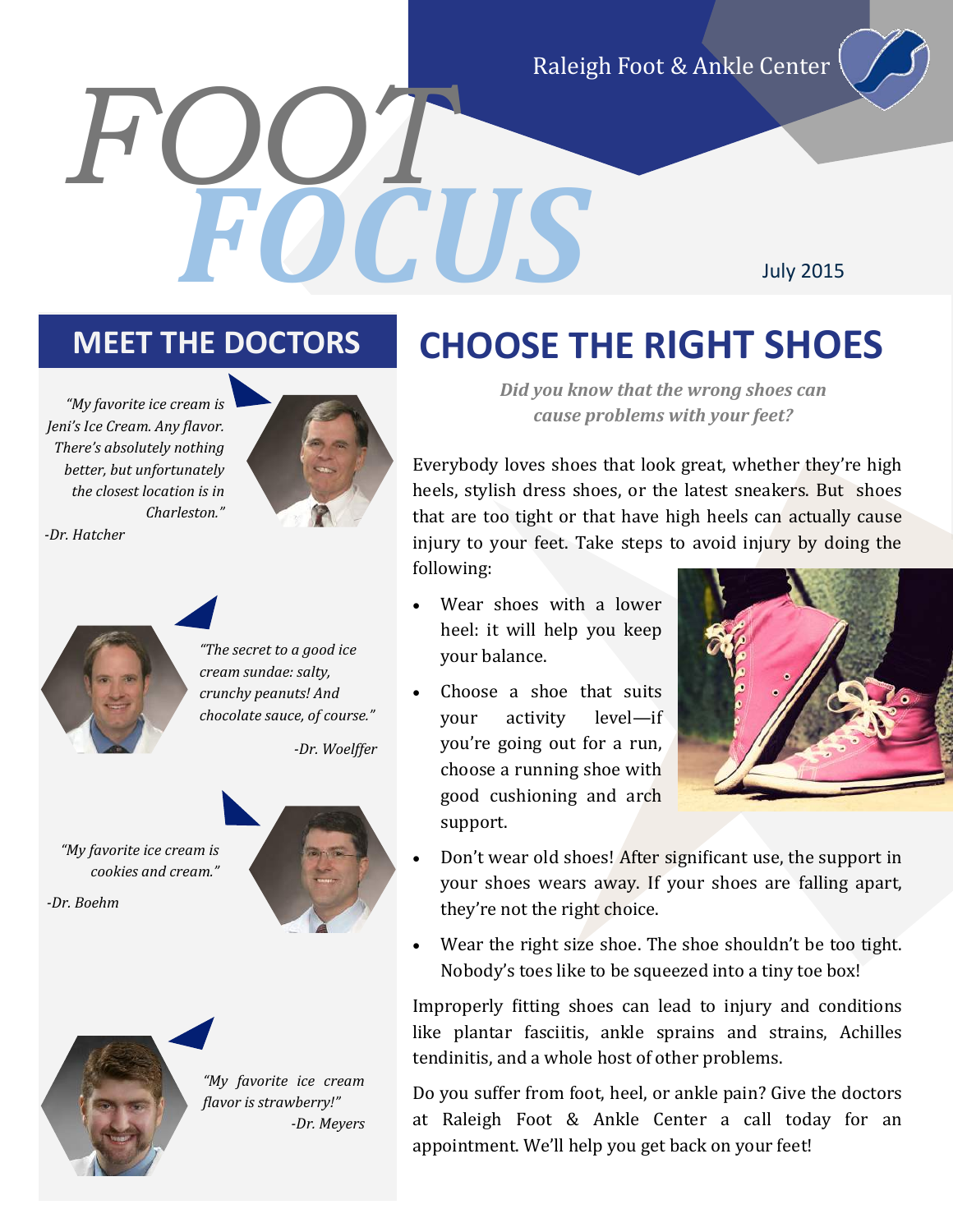### **PRODUCT OF THE MONTH**

 $\overline{\mathscr{C}}$ 

*Leather Shoe Inserts*

 $\left\langle \right\rangle$ 

**DO YOU SUFFER FROM PAIN IN YOUR HEELS OR ARCHES?** *Shoe Inserts can help relieve your pain!*



Inserts are available in men's and women's sizes, and are made with a luxurious leather cover that conforms to the shape of your foot.

Full-length sole inserts help to alleviate pain from plantar fasciitis (heel pain), arthritis or joint pain, and foot sprains and strains.

We also offer inserts with metatarsal padding, which can ease pain in the ball of the foot, neuroma, arthritis pain, and calluses.

*Check out our online store at www.raleighfootstore.com or come into our office to get your leather shoe inserts today!*

#### **Tammy's Aunt Toots' Blueberry Pie**

*"A great family recipe, passed down from a baker."*

**Crust:**

1 cup + 1 tbsp. All-Purpose Gold Medal Flour 1/3 cup cold shortening Medium mixing bowl

1/2 tsp. salt 3 to 5 tbsp. ice-cold water Rolling pin Pastry blender or fork

**Blueberry Filling:** 1 cup fresh picked blueberries

1-1/4 cup water 3/4 to 1 cup sugar to taste 2-3 tbsp. cornstarch

- 1. Mix flour and salt in the medium bowl. Cut in the shortening, using the pastry blender or fork, until the mixture forms coarse crumbs the size of small peas. Sprinkle with the water, 1 tablespoon at a time, tossing with a fork until all the flour is moistened.
- 2. Form the dough into a ball and flatten on a lightly floured surface. Using the floured rolling pin, roll the pastry on lightly floured surface into a circle 2 inches larger than upside-down 9-inch glass pie plate.
- 3. Place dough into the plate, pressing firmly against the bottom and side and being careful not to stretch the pastry, which will cause it to shrink when baked.
- 4. Pre-bake the crust at 400-500 until lightly browned.
- 5. Cover the bottom of the cooked crust with fresh blueberries. Take 1/4 cup of cold water and mix with 2-3 tablespoons of cornstarch and set aside. Put 1 cup of water and chosen amount of sugar in pot on stove and bring to a boil. Add a cup of blueberries and bring to a boil until slightly thickened. Pour in water/cornstarch mixture, continually stirring until desired thickness. Pour blueberry mixture into crust, cool, and enjoy!



**Why couldn't the hikers cross the footbridge?**

**It had fallen arches!**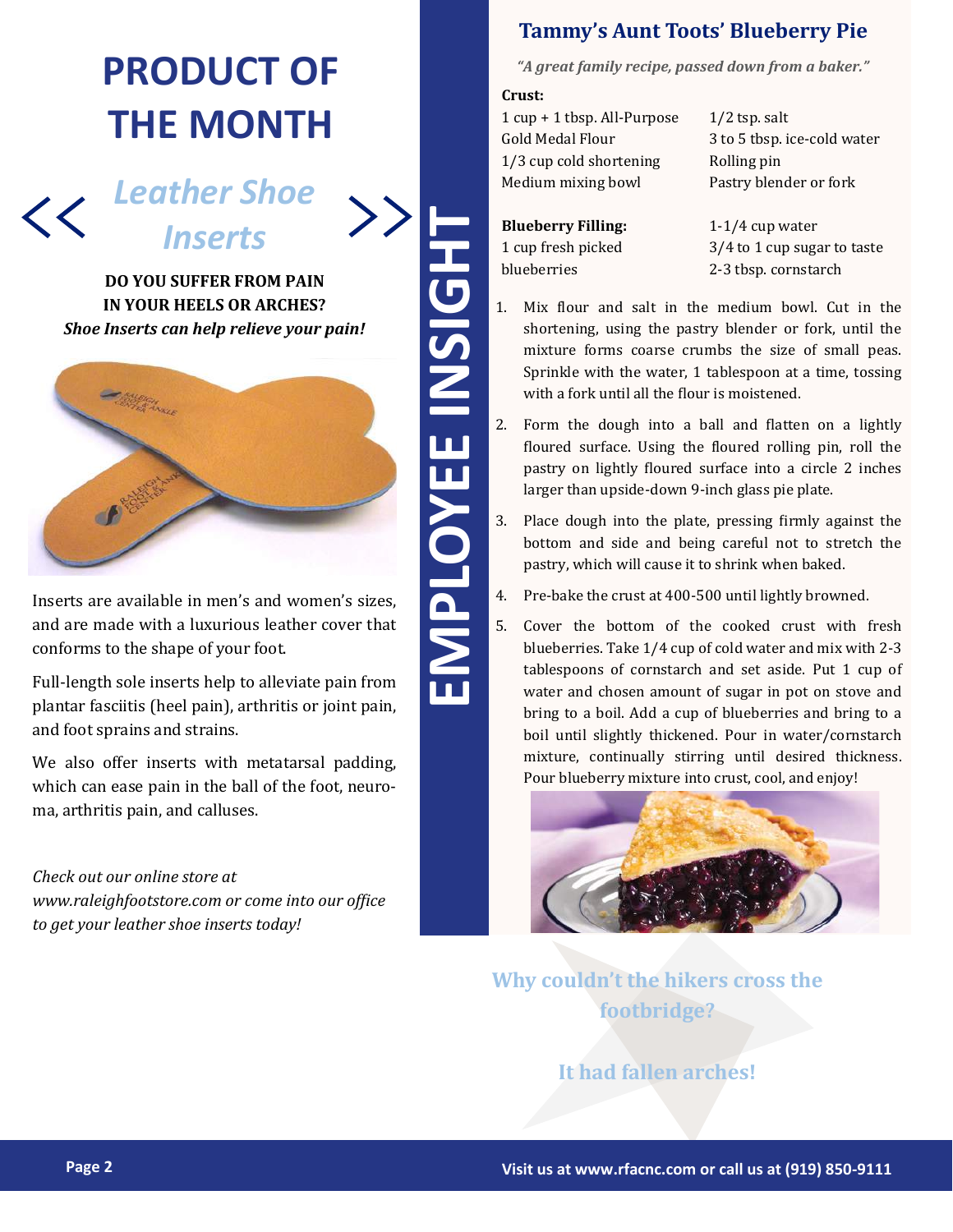# **DEL BIANCO RUN FOR LIBERTY 5K**

*Raleigh Foot & Ankle Center had a blast at the Del Bianco Run for Liberty 5K this June*



This past month, Del Bianco Prosthetics and Orthotics hosted their third annual Run for Liberty 5K and 1-Mile Fun Run. The race is put on each year in support of the Amputee Coalition, a group that helps support people with limb loss. Raleigh Foot & Ankle Center went out to the race to represent our support for Del Bianco Prosthetics and Orthotics and the Amputee Coalition.

The race was a huge success: the runners did an excellent job, the rain held off, and no major foot or ankle injuries occurred! There was live music, food, and plenty of fun all around. We are already excited for next year's race, and are looking forward to the next event we participate in.

Want to hang out with us at the next event? Check our Facebook page to stay up-to-date with what we're up to!

*For more information about Del Bianco Prosthetics and Orthotics, check out www.delbiancopo.com.*



**FIND IT AT WWW.RFACNC.COM/BLOG**

*Raleigh Foot & Ankle Center will be closed Friday, July 3 in observance of Independence Day.*

#### *Have you heard about our online store?*

Order your over-the-counter foot and ankle products from the comfort of your home! Everything you need to care for your feet can be delivered to your door, without taking a single step out of the door.

*Visit www.raleighfootstore.com.*